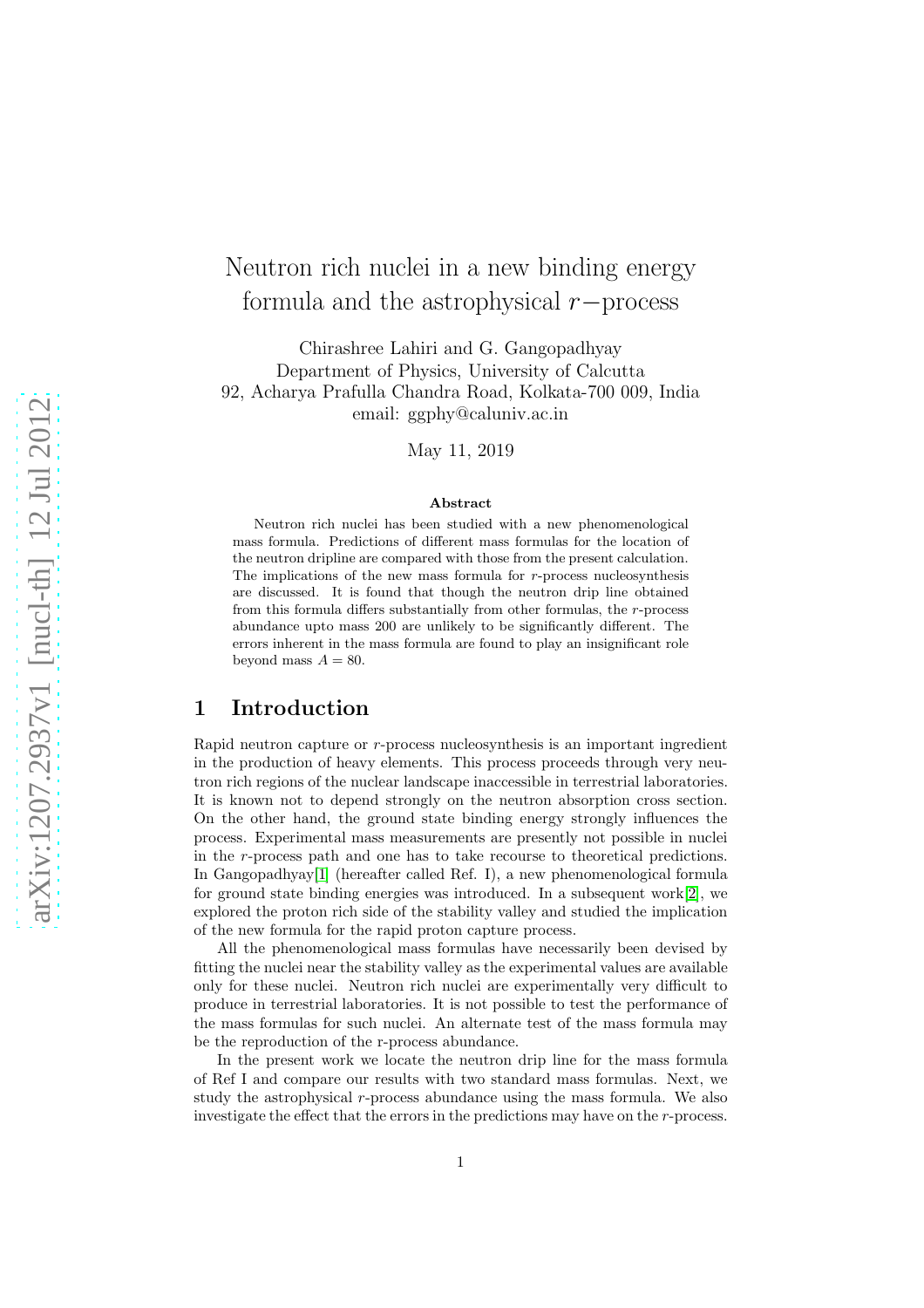

<span id="page-1-0"></span>Figure 1: Neutron drip line according to the present calculation.

## 2 Results

### 2.1 Neutron dripline

The neutron dripline for a particular neutron number is defined to be the nucleus beyond which the neutron separation energy becomes zero or negative. Obviously, because of the pairing effect, the heaviest isotope of any element necessarily will have even neutron number. Studying the nucleon drip line is one of the major activities in nuclear physics. However, it has been possible to reach the neutron dripline in only very light nuclei which are beyond the ambit of mass formulas.

The calculated mass values of nuclei enable us to calculate the location of the dripline. We determine the location of the neutron dripline from the new binding energy formula of Ref. I and present it in Fig. [1](#page-1-0) where we connect the neutron number of the last bound isotope, with odd and even number of neutrons separately for each element, starting from oxygen. As already noted, pairing effect ensures that the drip line for even neutron number lies beyond that for odd neutron number.

Gridnev et al<br/>[\[3\]](#page-6-2) have studied extremely neutron rich Zr and Pb nuclei in deformed Hartree-Fock approach using various Skyrme forces. They predicted the existence of stability peninsula in very neutron rich isotopes. They suggested that it is an effect of the shell structure and may be a general feature in neutron rich nuclei. Though our predictions of neutron drip line are closer to the stability valley, we find that shell effects are manifested at the drip line also. As magic nuclei are more stable than their neighbouring isotopes due to the effect of shell closure, an element with neutron magic number is more likely to be the last bound nuclei for that isotopic chain. It is evident from Fig. [1](#page-1-0) that at  $N = 50$ , 82 and and 184, the neutron drip line becomes parallel to the Z axis. At other shell or subshell closures also, this effect is observed though not as prominent as the neutron numbers mentioned above. We also see that at these three neutron numbers, the drip line for odd and even  $N$  come very close to each other, indicating the effect of the shell closure.

One needs to remember that the formula has an average error of 376 keV. Thus, if the predicted binding energy of the last neutron in an odd  $N$  nucleus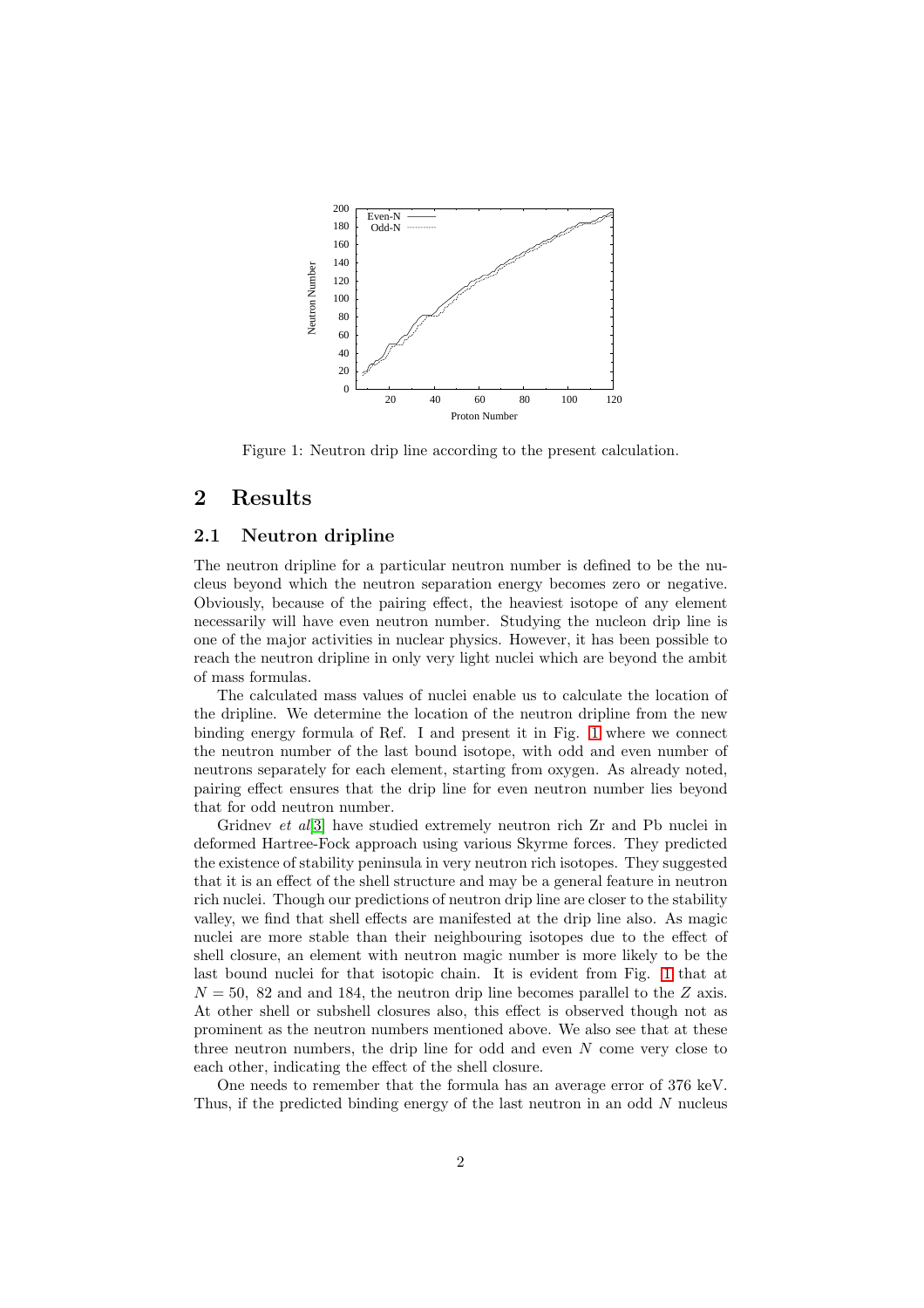

<span id="page-2-0"></span>Figure 2: Neutron drip line for even N-nuclei predicted by the present formula (Pres), FRDM and Duflo-Zuker (DZ) formula.

is very small, it is possible that the nucleus is actually beyond the dripline. Conversely, prediction of a very small negative value of last neutron separation energy cannot guarantee that the dripline does not lie actually beyond. Thus, the driplines may conceivably shift by two nucleons either way.

As evident from Ref I, the neutron drip line predicted by the present formula differs substantially from that predicted by other common mass formulas, such as Finite Range Droplet Model (FRDM)[\[4\]](#page-6-3) or Duflo-Zuker formula[\[5\]](#page-6-4). The results for drip line for even neutron nuclei for the present formula are compared with the above two calculations in Fig. [2.](#page-2-0) We note that beyond  $Z \sim 64$ , the prediction of the other two formulas differ significantly from the present calculation. However, in absence of experimental data, it is not possible to comment on their relative merits.

### 2.2 Astrophysical r-process

What about the effect of the new mass formula on nucleosynthesis? We have found the present formula to be successful in describing the astrophysical rpprocess that occurs in  $N \sim Z$  nuclei and involves proton rich nuclei[\[2\]](#page-6-1). Neutron rich nuclei take part in astrophysical  $r$ -process where neutrons are captured rapidly by nuclei leading to very neutron rich region. These then decay to end up as ordinary nuclei near the stability valley.

We choose to employ the canonical r-process framework within the waiting point approximation. In this approach, rapid neutron capture is in equilibrium with its inverse process, the  $(\gamma, n)$  process. Thus, the ratio of the number of nuclei with  $(Z,N+1)$  to that of  $(Z,N)$  is given by the Saha equation.

$$
\frac{\mathcal{N}(Z, N+1)}{\mathcal{N}(Z, N)} = \frac{G^*(Z, N+1)}{2G^*(Z, N)} N_n T^{-3/2} 10^{-34.075} 10^{5.04 \times S_n(Z, N+1)/T}
$$
(1)

where T is the temperature in GK and  $G^* = (2J_{gs} + 1)G$  are the temperature dependent partition functions taken from Rauscher  $et \text{ }al[6].$  $et \text{ }al[6].$  $et \text{ }al[6].$ 

Neutrons are rapidly absorbed by the nuclei reaching very large neutron to proton ratio. Beta decay turns the neutrons into protons. Near the neutron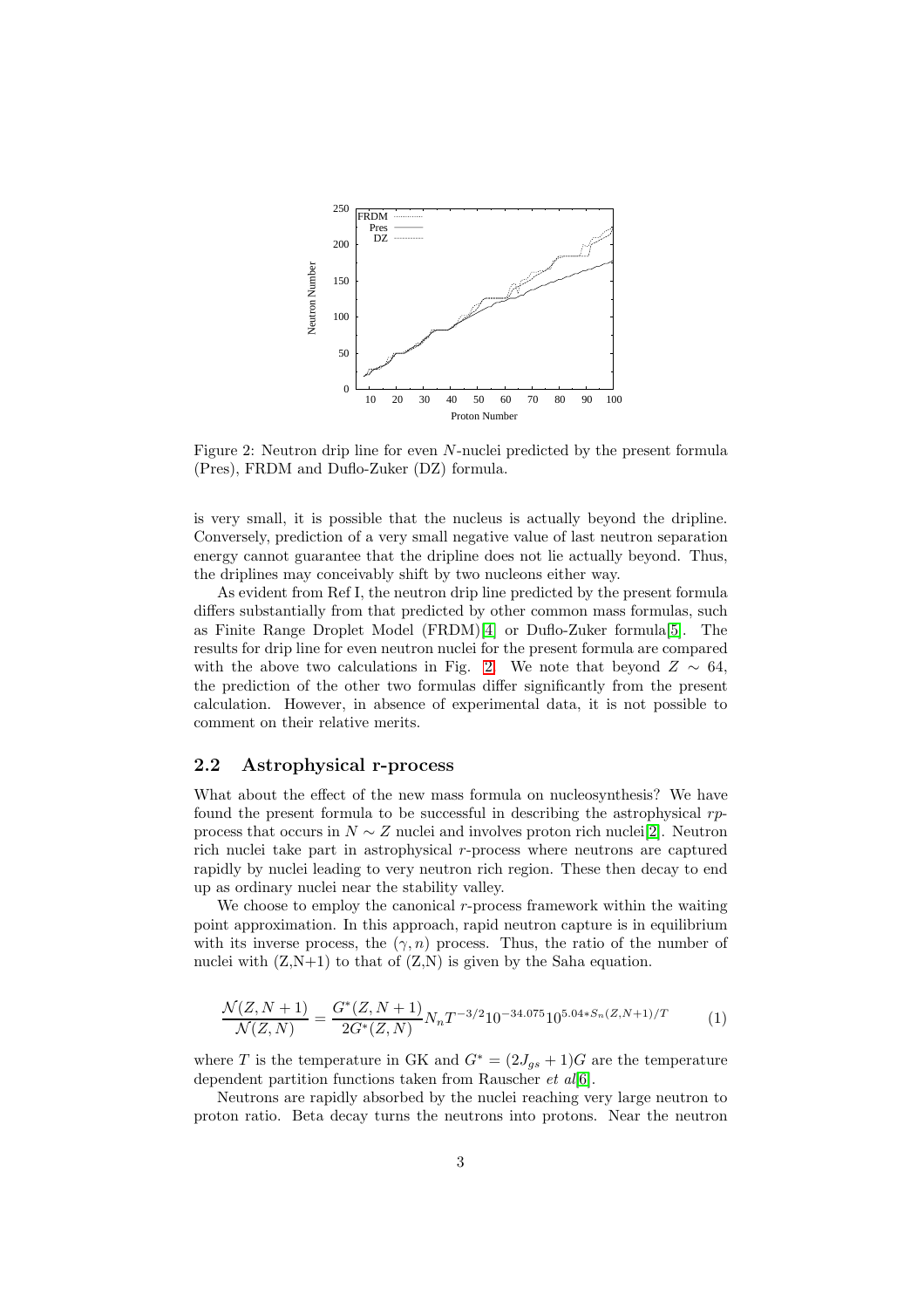

<span id="page-3-0"></span>Figure 3: The two neutron separation energy  $S_{2n}$  and the *r*-process path.

shell closures, the r-process path approaches the stability valley resulting in peaks in the abundance distribution. After a certain time interval, r-process is assumed to stop abruptly. The frozen population then undergoes a beta decay cascade, including beta delayed neutron emission, to give the final abundance. The details of the method can be found in standard text books [see e.g. Iliadis[\[7\]](#page-6-6)] and reviews[\[8\]](#page-6-7).

The typical neutron flux densities densities range from  $10^{21} - 10^{27}/\text{cm}^3$  and the temperature varies from 1-2 GK. Putting these numbers in Saha equation, we find that away from the closed shell, the r-process proceeds typically along the paths characterised by  $S_n \approx 2 - 3$  MeV. This signifies that the path lies among neutron rich nuclei. In Fig. [3,](#page-3-0) we have shown the path followed by the the r-process. To avoid the odd-even effect, it is a standard procedure to plot the path in terms of two neutron separation energy  $S_{2n}$ . The dark circles indicate the path taken by the r-process. When the path nears a closed shell, the neutron separation energy increases and the path shifts upwards towards more stable nuclei. Thus one expects a peak corresponding to the nuclei involved in the the r-process with neutron number close to a neutron closed shell. In Fig. [3,](#page-3-0) we see how the shell closures at  $N = 82$  and  $N = 126$  turn the r-process path towards higher proton number i.e. more stable nuclei.

In view of the difference between the neutron drip line predicted by different formula, it should be interesting to look at the differences between the r-process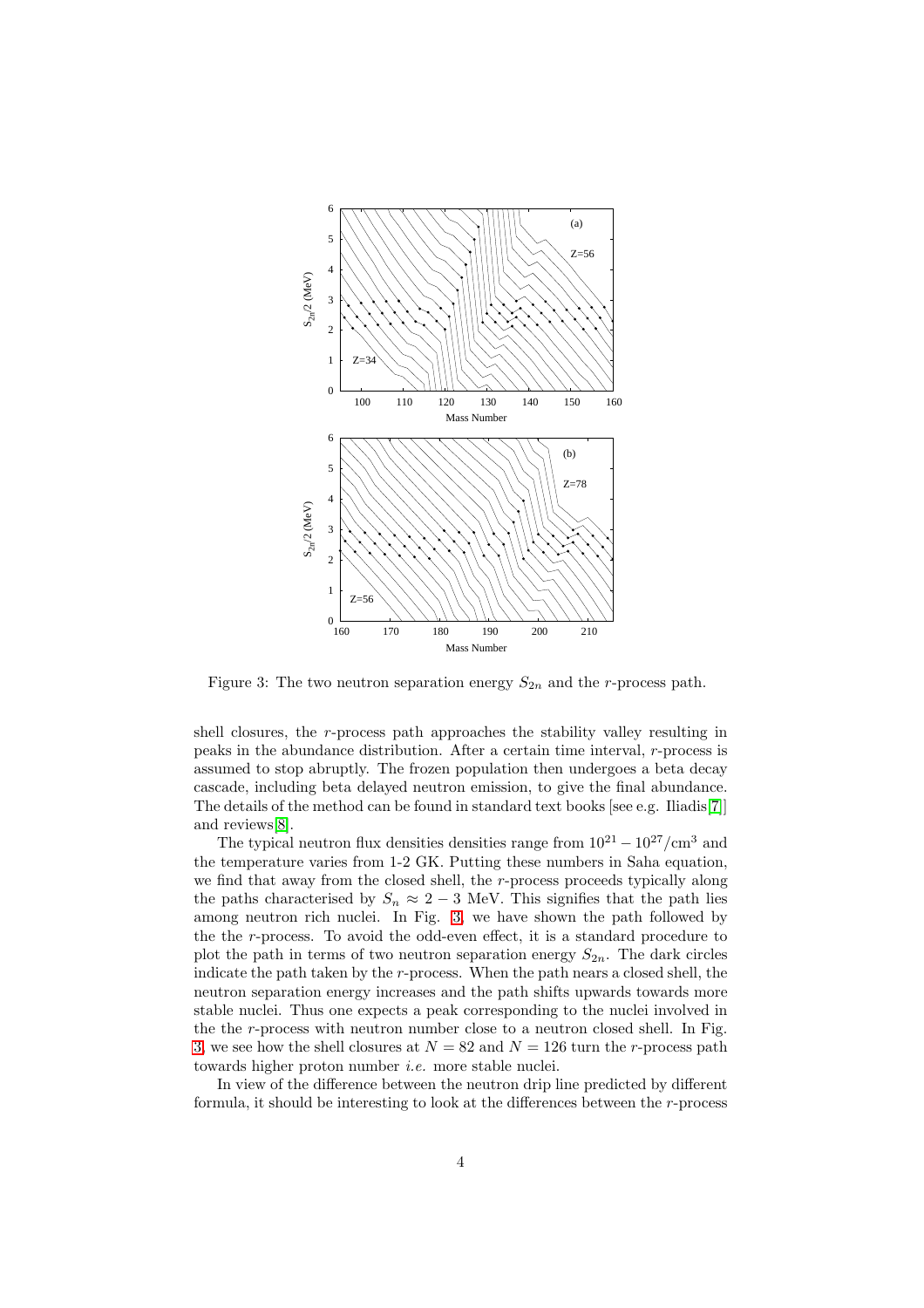

<span id="page-4-0"></span>Figure 4: Lightest isotopes for which the two neutron separation energy is above 4 MeV. See text for details.

paths suggested by different mass formulas in Fig. [4.](#page-4-0) To keep the diagram simpler, we plot the neutron and proton numbers of the lightest isotopes of each element between  $Z = 28$  and 100 for which the two neutron separation energy is above 4 MeV. As one can see, upto  $A = 195$ , the results of Duflo-Zuker formula and that of Ref I are nearly identical. FRDM predictions lie in slightly higher neutron numbers. However, all the three formulas are expected to produce r-process abundance peaks at nearly the same mass regions.

The abundance curve of r-process nuclei show prominent peaks around masses 80, 130 and 195. This corresponds to neutron closed shell  $N= 50, 82$ and 126. However, it is well known that a single  $r$ -process cannot explain the observed abundance of heavy nuclei including the above three peaks. Some recent calculations involve a large number of components under various conditions of density and temperature to look at the observed abundance. In the present work, rather than looking at a large number of possible processes, we choose certain standard scenarios and see whether the observed peaks are reproduced.

We have calculated the r-process abundance in three standard scenarios. In all cases, we assume a r-process time of two seconds. The beta decay life times and the beta delayed neutron emission probabilities have been taken from Möller *et al*[\[9\]](#page-6-8). We finally add the three results with relative weights to compare with the experimental abundance measurements. The newly developed formula have been used for masses. The three processes have been characterized by the following neutron density and temperature values; Component I :  $N_n$  =  $10^{21}/\text{cm}^3$ ,  $T = 1.9 \; GK, \; Component \; II: N_n = 10^{25}/\text{cm}^3,$  $T = 1.5 \text{ } GK$ and Component III :  $N_n = 10^{27} / \text{cm}^3$ ,  $T = 1.3 \text{ } GK$ . The relative weights are taken as 30, 10 and 1, respectively. The total abundance has been normalized to reproduce the abundance at  $A = 130$ . No other attempt has been made to fit the experimental data.

Our results are presented in Fig. [5.](#page-5-0) One can see that the peaks seen around mass 80, 130 and 195 have been reproduced to some extent. Usually, one uses a large number of components, with neutron density, temperature, time and weights fitted to reproduce observed data. However, this may actually lead to spurious components which will be indistinguishable from an actual event. Rather than fitting the r-process abundance, the aim of the present work is to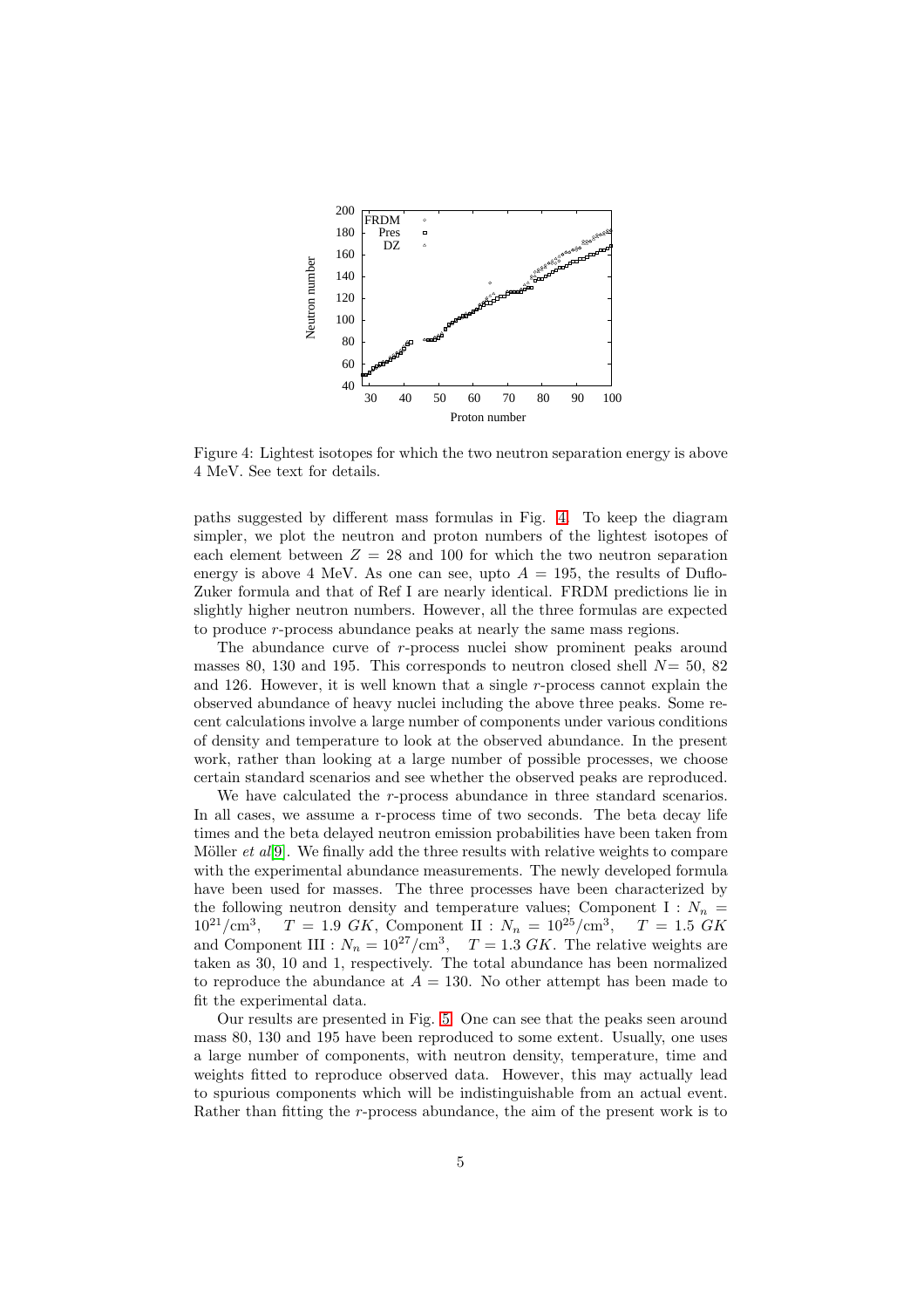

<span id="page-5-0"></span>Figure 5: The abundance pattern from a weighted sum of three r-process components. See text for details.

see whether the peaks in the abundance distribution can be reproduced using the mass formula of Ref I.

Finally, a comment on the significance of the errors in calculating binding energy using the present formula needs to be made. Canonical r-process calculations indicate that the nuclei involved in the r-process have neutron separation energies lying between 2 to 3 MeV. As pointed out in Ref I, the root men square (r.m.s.) error in the ground state binding energies is 0.376 MeV for 2140 nuclei. No global mass formula, be it microscopic or phenomenological, shows a significantly better agreement. Near the stability valley, single nucleon separation energy (proton or neutron) is of the order of 8 MeV. Thus, a small error in binding energy does not influence the results of processes which involve nuclei near this valley. It is important to investigate the effect of the error, that is inherent in all global mass formulas, in the determination of the r-process path.

To see what effect this may have on the final abundance distribution, we have varied the mass values randomly following a Gaussian distribution with the calculated value as mean and standard deviation equal to the rms error quoted above. From the distribution of final abundance values for different masses, we have extracted the standard deviations. We find that the error plays a significant role in light masses. In nuclei beyond  $A = 80$ , inclusion of the error does not affect the results significantly.

## 3 Summary

The mass formula developed in Ref.I[\[1\]](#page-6-0) has been employed to study the nuclei near the neutron drip line. The location of the neutron drip line has been calculated using the formula. The drip line predicted by the present formula differs substantially in heavy nuclei from predictions for two standard formulas. The abundance pattern resulting from the astrophysical  $r$ -process has been studied in the canonical approach under the waiting point approximation. Three different r-process scenarios have been considered which are seen to give rise to the observed peaks in mass 80, 130 and 195 region. The differences between the present and the other two formulas are unlikely to affect the abundance